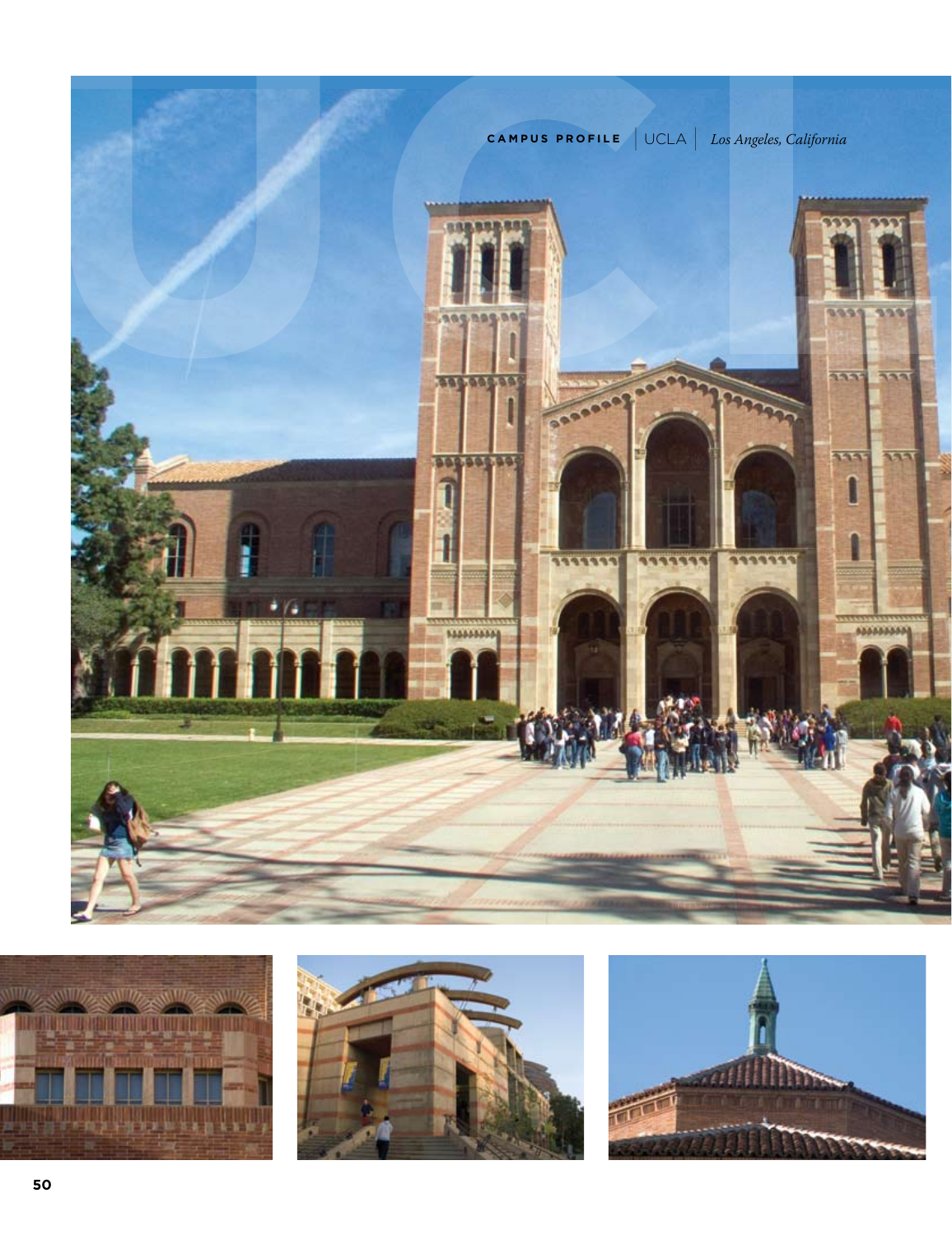# Educating Leaders for an Interconnected World<br>
International diversity abounds at this<br>
world-class institution in the City of Angels.<br>
By Christopher Connell

# International diversity abounds at this world-class institution in the City of Angels.

By Christopher Connell

IN THE HIGHER EDUCATION WORLD, college and university rankings are a source of endless fascination and endless frustration for administrations and admissions officers. They come in all sizes and shapes, some with impressive imprimaturs (i.e., the National Research Council's periodic ratings of graduate programs) and others that mix a scintilla of scientific precision with an overlay of academics' opinions and impressions (i.e., *U.S. News & World Report'*s cottage industry of rankings). There is one common denominator that binds together a significant number of the United States' greatest research campuses, public and private: they belong to the Association of American Universities, an organization of 62 leading North American universities—60 in the United States and two in Canada—whose members award half the doctoral degrees and account for 55 percent of the research in the United States each year. Its roster is a *Who's Who* of America's greatest universities.



### Editor's Note:

*Condensed versions of the profiles of the five winners of the 2005 Senator Paul Simon Award for Campus Internationalization are being included in* IE*. The full profiles can be seen in* Internationalizing the Campus 2005: Profiles of Success at Colleges and Universities*, which was sponsored in part by the U.S. Department of State.*







SE $\frac{1}{2}$ OCT.06 INTERNATION al Educator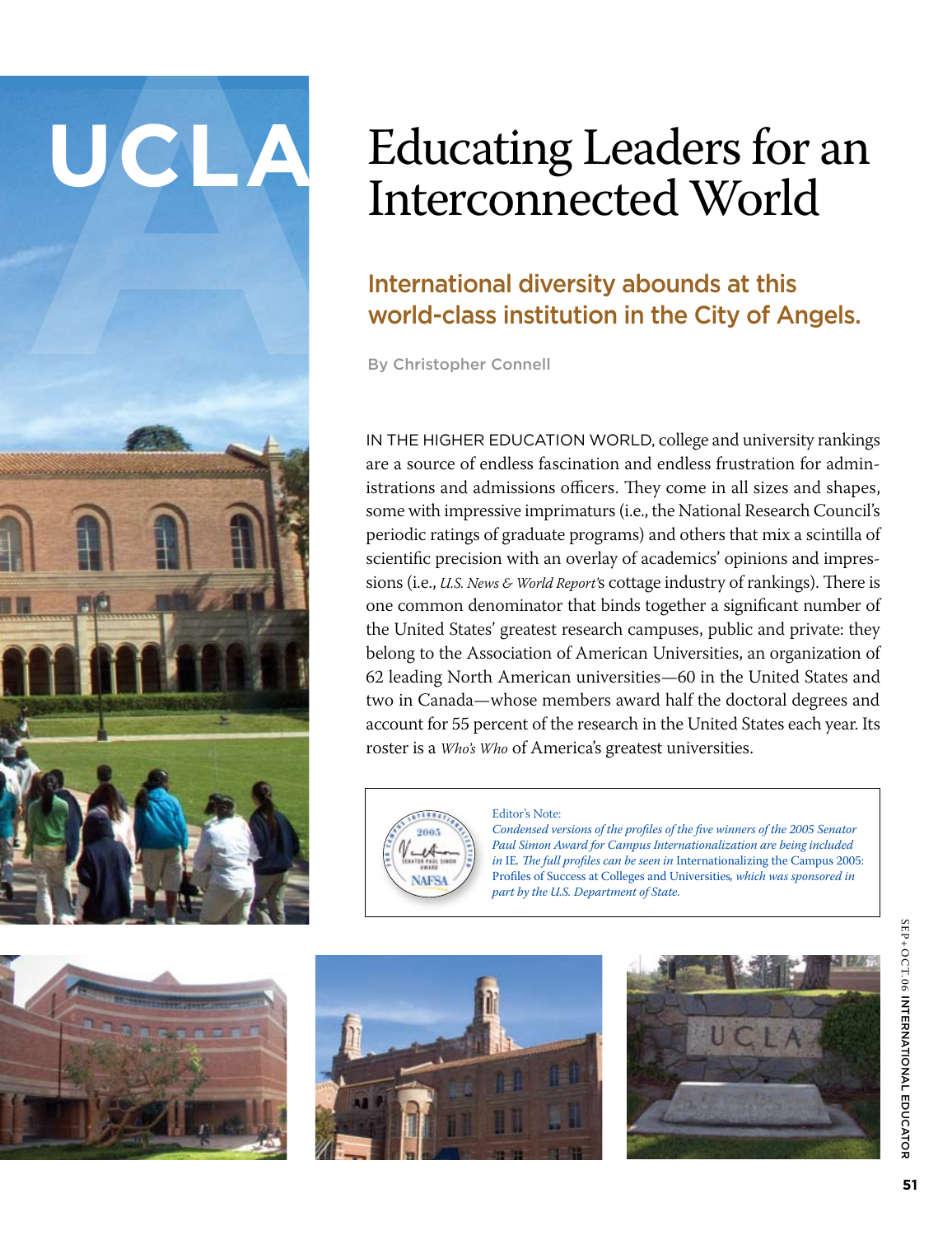The University of California at Los Angeles won admission to AAU's exclusive ranks in 1974 (74 years after the University of California at Berkeley, one of AAU's founders), and UCLA Chancellor Albert Carnesale often makes the largely unassailable observation that his institution can lay claim to this title: the best comprehensive, public university in any of United States' largest cities. "If you stop and think about it, UCLA is quite unusual in that sense," said Carnesale, a onetime nuclear engineer who redirected his career

and scholarly passion into public policy work after participating in the original Strategic Arms Limitation Treaty (SALT) talks 35 years ago. "It's not New York. It's not Boston. They have great universities, but they are not public. It's not Chicago. It's not San Francisco. Berkeley's at Berkeley. You start going down the list, and they don't have great public universities in the (big) cities." There's the University of Washington on the lakefront in Seattle, a city of 563,000, and the University of Texas at Austin, in the Texas capital, where 656,000 people dwell—but neither comes close to the population of the City of Angels (3.8 million).

College presidents and university chancellors everywhere are nothing if not super salespersons for the place they call home. The 69-year-old

Carnesale is a proud, purposeful, and extraordinarily successful pitchman. Since moving west in 1997 after 23 years at Harvard University—where he was professor, dean of the Kennedy School of Government and provost—Carnesale has helped UCLA raise upwards of \$2.5 billion—more than any public university, and \$3 billion is in sight before he steps down as chancellor in June 2006 to resume teaching. Carnesale marshals these arguments for a point: UCLA is a very international, interdisciplinary university that happens to sit in the middle of one of the most multicultural, polyglot cities in the world.



# **Leaders for an Interconnected Global World**

Now, "urban" isn't the first word that comes to mind upon stepping foot on UCLA's Westwood campus, a few miles south of the HOL-LYWOOD sign and a few miles east of the Santa Monica beaches. But "international" is. With five Nobel Laureates on the faculty, and



Vice Provost and Dean of the International Institute Geoffrey Garrett (2001–2005)

four others among its 330,000 alumni—including Ralph Bunche '26, the scholar-athlete who won the Nobel Peace Prize in 1950 for brokering a truce between Arabs and Jews in the Middle East—and with 38,000 students and a faculty of 3,300, UCLA is deeply involved in international education and research. As Carnesale wrote in an introduction to UCLA's global programs and activities for *UCLA Magazine* (winter 2004), "At UCLA, scholars from a wide range of disciplines prepare the next generation of leaders who will not only

> be outstanding scientists, teachers, artists and citizens, but who also will function effectively in an interconnected global world."

> Carrying the banner and providing the central administrative and intellectual focus for these activities is the UCLA International Institute, which occupies two upper floors of Ralph Bunche Hall on the compact campus (among the nine University of California institutions, UCLA has the curious distinction of having the largest enrollment and the smallest campus—419 acres). Under the purview of the International Institute are 15 research centers and separate programs on almost all regions of the globe, nine interdisciplinary degree programs, including a new, enormously poplar global studies major; language

studies (UCLA regularly teaches more than 40 languages, including Afrikaans, Hausa, Quechua, Bashkir, Uzbek, and Catalan), education abroad, community outreach, and numerous global research initiatives. The Burkle Center for International Relations brings national and international leaders in business, government, education, and civic life to campus and holds forums addressing public policy conundrums.

Geoffrey Garrett, who served as vice provost and dean of the International Institute from 2001-2005, said, "It is very arguably the case that UCLA has more and higher quality faculty in international studies than anywhere else in the United States." He acknowledged that some might argue that that distinction belongs to the University of Michigan or Berkeley, "but I would make the case that we're bigger and better than both in international. And none of the privates with the possible exception of Harvard can match our scope." (Garrett recently moved across town to assume the presidency of the Pacific Council on International Policy at the University of Southern California.)

The numbers bear out Garrett's claim. In the 2004 *Open Doors*, the annual report on international academic mobility published by the Institute of International Education (IIE), UCLA led all public institutions in the number of students' studying abroad: 1,917 in 2003-2003 (only New York University sent more: 2,061). Many go through the Education Abroad Program (EAP) Office which, working through the University of California System EAP office in Santa Barbara, places students at more than 140 institutions in 33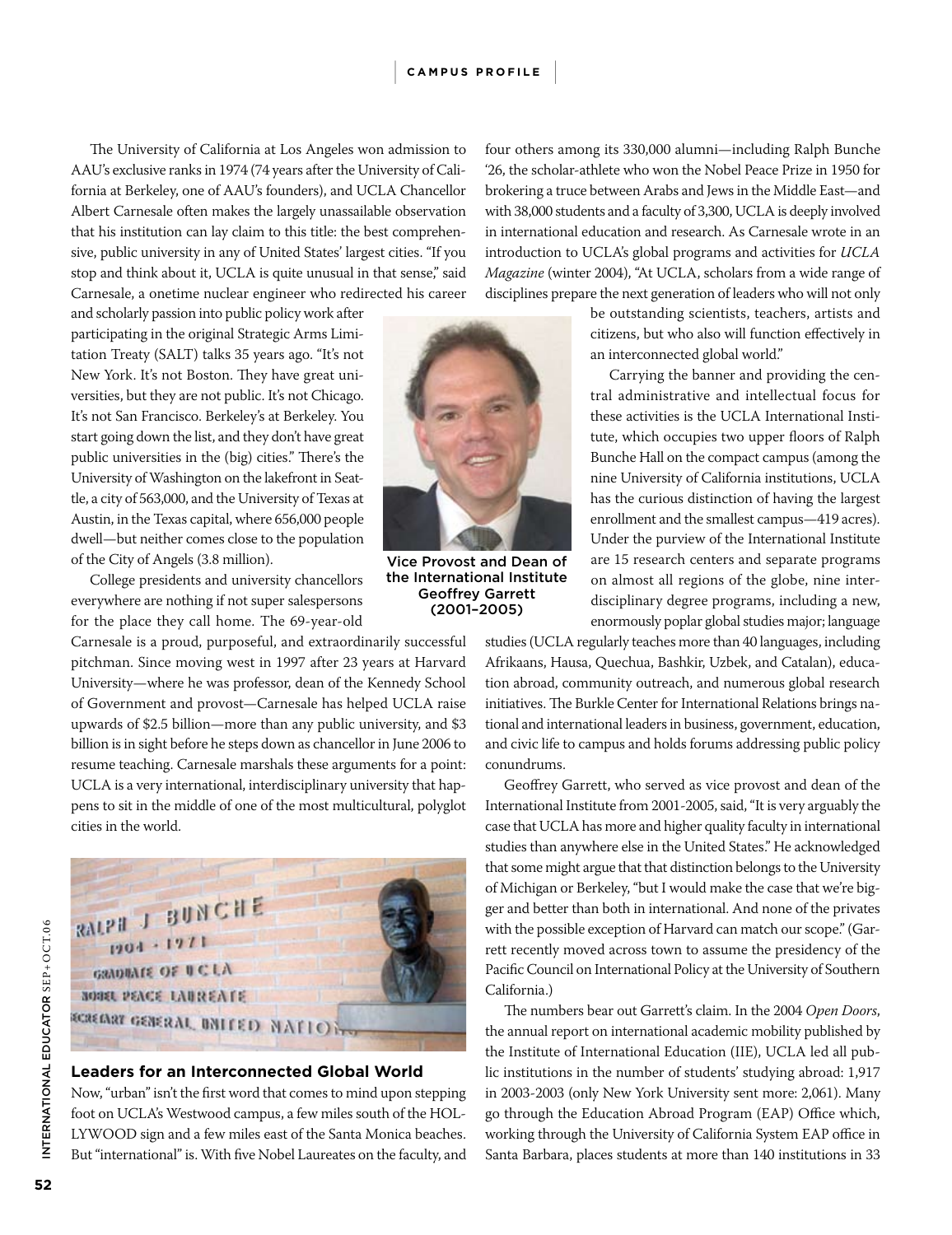countries. A large and growing number head overseas each summer in travel study programs led by UCLA faculty. The Summer Sessions and Special Projects Office enrolled a record 969 students in 29 programs around the world in summer 2005. And UCLA has a separate office that arranges internships and service opportunities and helps other students directly enroll in scores of universities overseas. The Anderson School of Management arranges exchanges each fall for 60 second-year MBA students, at the same time hosting as many from 47 international business schools.

"The exchange program is a big selling point for us in our recruiting for this school," said Susan Corley, director of student services for the UCLA Anderson School of Management.

Not content with the existing cornucopia of study abroad offerings, UCLA launched in 2004 an

intensive new summer model that sent 25 students to Tongji University in Shanghai to study Asia's emerging economies for a month. In 2005 the International Institute expanded this new Global Learning Institute to offer summer classes at host universities in Hong Kong, Vienna, and Guanajuato, a colonial town in Mexico, and more are in the offing. "We're not trying to duplicate existing opportunities or denigrate the traditional model ... but it's time to expand opportunities," said Garrett, an Australian-born political economist and

authority on the globalization of markets.

Last spring more than 400 students signed up for UCLA's first global studies class. Guest lecturers include Chancellor Carnesale—who regularly teaches and lectures at UCLA about disarmament and international relations—former U.S. Secretary of State Warren Christopher, and former U.S. Trade Representative Mickey Kantor.

Political Science Professor Steven L. Spiegel, the associate director of the Burkle Center and a Middle East expert, said all top universities have international relations centers, but UCLA's has "a unique combination of breadth and depth..."

Spiegel joined the UCLA faculty in 1966 after completing graduate work at Harvard. "It's a much bigger and much more complicated place today,"

he said. "UCLA has very broad regional interests. It clearly has the top Middle East program west of Chicago." It has Arabists, for instance, in anthropology, sociology, and political science as well as in language studies. Ironically, he said, decades ago when Berkeley and UCLA decided to divide the world for the purpose of area studies, Berkeley took Europe and Asia-then of foremost interest to the United States—while UCLA got the Middle East and Africa. "In a way, they were sops to the second rung school. Now the Middle East



Steven L. Spiegel, associate director of the Burkle Center for International Relations and professor of Political Science at UCLA

is the No. 1 issue," said Spiegel (both UC schools now cover all these areas).

Nearly 600 UCLA undergraduates and 150 graduate students are pursuing degrees in the International Institute's degree programs, which include a Ph.D. in Islamic Studies.

"I've tried to create a two-dimensional intellectual architecture for the International Institute," said Garrett. "One dimension, the pillars, is area studies the way we've always done it." The second dimension "is where you wave these big global themes—global studies, migration studies, international development studies—among the area pillars."

Political scientist Ronald Rogowski, a son of Nebraska sharecroppers who is an authority on international trade and a champion of interdisciplinary work, is UCLA's new interim vice provost

and dean of the International Institute. He was already serving as the institute's associate dean and had played a key role in bringing in its first class of Global Fellows—promising young scholars at early stages of their career who get to spend a year on the Westwood campus pursuing international research and teaching seminars—as well as reshaping its Islamic Studies program and opening a new Center for India and South Asia.



International development studies, which examines the problems and issues faced by the world's poorest countries, attracted 25 majors when it started in the 1980s. Today it is a virtual behemoth with 350 majors. Its director, Michael Ross, an associate professor of political science, said, "It's a great program for students who want to spend time in a developing country and learn that country's language, and who are interested in real world political and economic issues."

Ross, whose specialty is researching the protection and destruction of natural resources in such developing countries as Indonesia, Malaysia, and the Philippines, said the program's majors are undaunted by rigorous requirements, including two

years of language and a capstone senior seminar that requires significant research. "Most of our students spend from a summer to a year abroad. A lot, given the makeup of Los Angeles, will go to Latin America or Asia," where they have family roots, he said.

"For what I do—the study of politics in the developing world-UCLA is the best place in the country," said Ross, once a senior congressional aide to then-Rep. Barbara Boxer (D-California) and the late Rep. Ted Weiss (D-New York).



Associate professor of Political Science Michael Ross

SE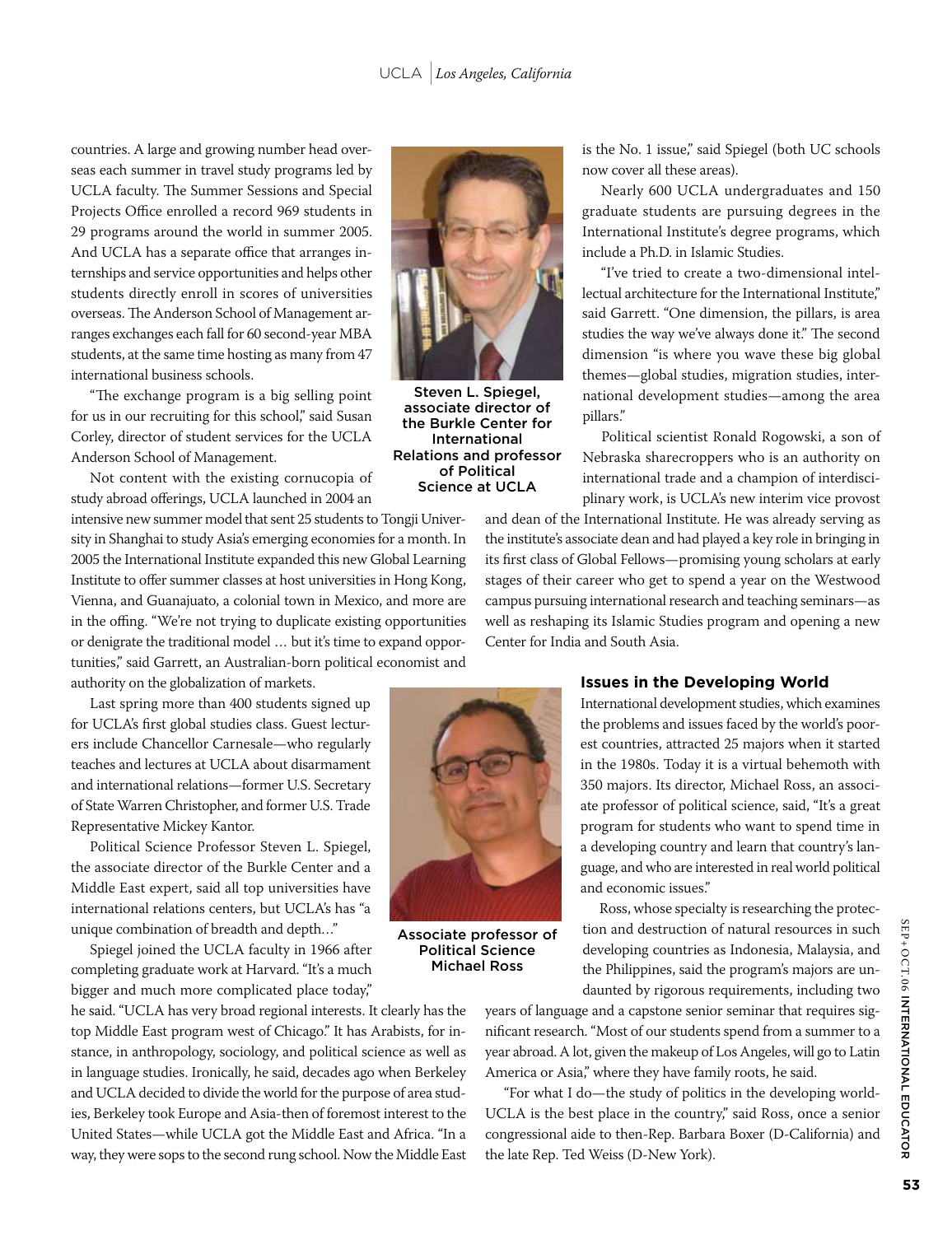# <sup>|</sup> **CA M P <sup>U</sup> S P RO <sup>F</sup> IL <sup>E</sup>**<sup>|</sup>

# **Public and Social Policy Studies**

A young faculty star, Amy Zegart, assistant professor of policy studies at the School of Public Policy and Social Research, has connections on the other side of the political fence in Washington. Amy Zegart is an expert on the CIA and national security

issues; her thesis adviser at Stanford was Condoleezza Rice, now the secretary of state. Zegart was one of the "Young Turks" in academe that the Bush campaign drew on for foreign policy advice in the 2000 presidential race. Zegart's 2000 book, *Flawed by Design: The Evolution of the CIA, JCS and NSC*, became required reading in Washington after the tragedies of September 11, 2001.



Assistant professor of Public Policy Amy Zegart

Zegart, who spent three years as a McKinsey & Co. consultant

before taking the UCLA job, said, "I joke that anything scary I'm naturally interested in. I've always been fascinated by politics, conflicts, foreign policy."

The Harvard and Stanford graduate said, "One of the great joys coming here was the satisfaction of the mission of the public university. I have incredible students. One woman's parents never finished high school in Mexico. She was in my seminar and now she's in graduate study in international relations. It's really exciting to teach kids from all these different backgrounds and to see them light up and to open doors for them."

Zegart also savors the international flavor of UCLA and Los Angeles. "You can't help but be acutely aware that we are part of a broader international community. I hear Spanish all over the place. My five-year-old is learning Spanish," she said. "The borders are porous and you sense that every day living in Los Angeles. There is an excitement about that, too."

In six years on the faculty, she has witnessed a dramatic growth in student interest in foreign policy issues. Of course, she added, "in California, local issues are international issues, too: whether immigrants can get free medical care, whether they can go to public school, whether they can have a driver's license. Students today are much more aware of the world than when I started college 20 years ago."

# **Getting Students Out Into the World**

Ninety percent of the undergraduates at UCLA are Californians (the same is true at Berkeley and other UC campuses); only two percent are international students. The graduate student population is far more international. In fall 2002, 1,700 of UCLA's 2,400 international students were pursuing graduate studies.

Chancellor Carnesale says that the 90 percent Californian statistic can be misleading. "A remarkably high proportion have at least one parent born offshore, and many of them were as well. They bring two cultures to the party," he said.

Still, it explains why UCLA places such heavy emphasis on education abroad. "If it's harder for us to get foreign students on campus, what we have to do is think really creatively about how to get our students out into the world," said Garrett.

Garrett said it was his aim at UCLA to provide more options for students to study abroad, and to make it easier for them to apply credits earned abroad to their major. "We have two polar models at the moment. At one end of the spectrum is the classic (education abroad) immersion program where you pick up a student in Westwood and drop them down in the University of Beijing. They take courses with Chinese students taught by Chinese professors, and that's great, and then they come back and they have to haggle with the political science department to see if they can get credit for that stuff toward their major. It takes a lot of time, a lot of individual counseling."

At the other end of the spectrum, he said, is travel study, usually taking place over the summer, "A UCLA professor teaching a UCLA class takes students to Stratford-upon-Avon and they teach Shakespeare," said Garrett. They are guaranteed UCLA credit, but there is no guarantee that they will gain much international exposure during weeks spent on trains and in hotels with UCLA classmates.

# **Global Learning Institutes**

That is why the International Institute has developed the Global Learning Institutes, which Garrett said offer "the best features of both models. We're partnering with foreign universities to allow our students to take courses taught not only by UCLA faculty, but team taught with local faculty. The students will live in dormitories with local students and other foreign students who are there."

"You have all these global themes in the world these days-mar-



Senior Nick Steele of Long Beach, CA, an officer of the Undergraduate International Relations Society

kets, democratization, culture, and identity—[but] they play out very differently in different parts of the world," said Garrett. Globalization looks very different in Shanghai, in the midst of the Chinese economic boom, than it does in Mexico, where "people are very dispirited... about how they were going to benefit from NAFTA and opening to the rest of the world. It's very important for our students to understand that even if these things are a global phenomenon in some sense, the local realities are very different."

Nick Steele '05 of Long Beach, California, went on the inaugural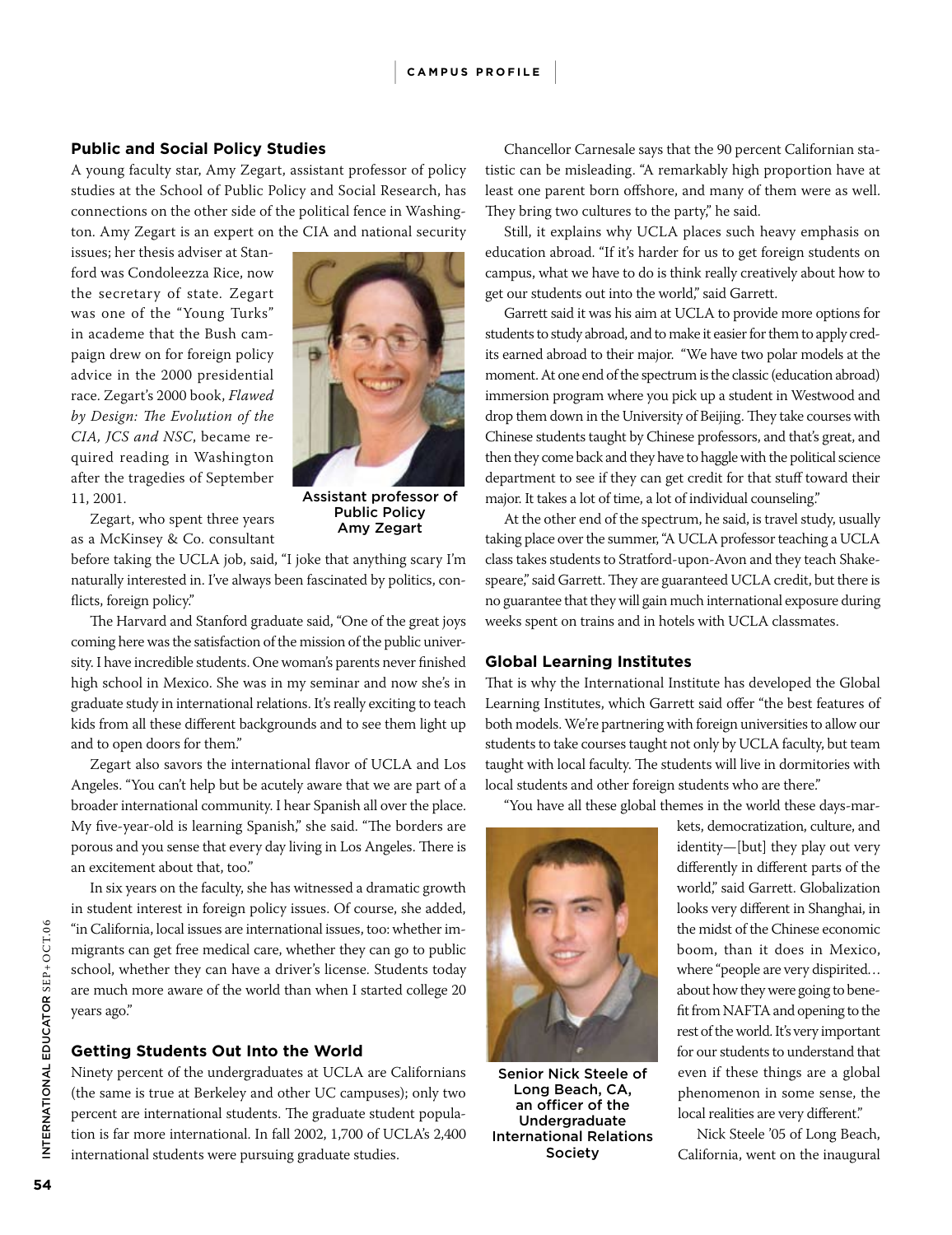Global Learning Initiative trip to Shanghai last summer. He got a scholarship from the International  $\begin{array}{|c|c|} \hline \multicolumn{1}{|c|}{\parallel} \hline \multicolumn{1}{|c|}{\parallel} \hline \multicolumn{1}{|c|}{\parallel} \hline \multicolumn{1}{|c|}{\parallel} \multicolumn{1}{|c|}{\parallel} \hline \multicolumn{1}{|c|}{\parallel} \multicolumn{1}{|c|}{\parallel} \multicolumn{1}{|c|}{\parallel} \multicolumn{1}{|c|}{\parallel} \multicolumn{1}{|c|}{\parallel} \multicolumn{$  $\;$  Institute, and it also helped him and three other  $\;$  . The state of  $\;$ students land August internships at a Shanghai con-9' ( '< &2'<, <(8 2 &)83!3 <(82 "'36"686"(' sulting firm. "There's so much going on at  $\mathrm{UCLA}$ ,"  $\Box$ said Steele, 21, a leader of the Undergraduate In-Charles Cornelis Cornelis Cornelis Cornelis Cornelis Cornelis ternational Relations Society. "I never would have **the society** of the state of  $\mathbb{R}^n$ been able to find that internship on my own." After graduating in May, he headed to Hong Kong to Andrew States and States and States and States and teach English. 2 392% (6 2 ;&)%3 (' 6 , 2 2 3(& 6 "'3 6(5

# **Integrating Internationalization Throughout the Curriculum**

The International Institute boasts a \$15 million budget and extensive connections with virtually ev-<br> ery academic unit on the Westwood campus—not **Inst** 

just the political scientists, economists, and anthropologists, but with professors from the School of Theater, Film and Television, the School of the Arts and Architecture, and many other disciplines. "People in the film school are very interested in China, and I'm working closely at the moment with people in Arts & Architecture about the Middle East. Our Public Health schools work all over Asia, Africa, and the Middle East," said Garrett. "We have Music, that, three, and the finality halo, and different worker filed, the file of the propert-<br>Ethnomusicology, and Musicology here, three [separate] departments. We have Art and we have Art History. We don't have a  $\overline{\phantom{a}}$  shortage of resources. It's getting them all together."

Before the creation of the International Institute, UCLA had Before the creation of the International Institute, UCLA had Before the ereation of the international mistitute, OCEA had<br>an international arm called International Studies and Overseas no international and called international chance and correction Programs (ISOP). It has taken on much broader duties in its new incarnation. When former Chancellor Charles Young wanted to strengthen UCLA's international work, he gave ISOP 20 new faculty positions, but they were just meted out to academic departments, since the ISOP had no educational programs of its own.  $\frac{1}{2}$   $\frac{1}{2}$   $\frac{1}{2}$   $\frac{1}{2}$   $\frac{1}{2}$   $\frac{1}{2}$   $\frac{1}{2}$   $\frac{1}{2}$   $\frac{1}{2}$   $\frac{1}{2}$   $\frac{1}{2}$   $\frac{1}{2}$   $\frac{1}{2}$   $\frac{1}{2}$   $\frac{1}{2}$   $\frac{1}{2}$   $\frac{1}{2}$   $\frac{1}{2}$   $\frac{1}{2}$   $\frac{1}{2}$   $\frac{1}{2}$   $\frac{1}{2}$   $\frac{3}{1}$   $\frac{3}{2}$   $\frac{3}{2}$   $\frac{3}{2}$   $\frac{3}{2}$   $\frac{3}{2}$   $\frac{3}{2}$   $\frac{3}{2}$   $\frac{3}{2}$   $\frac{3}{2}$   $\frac{3}{2}$   $\frac{3}{2}$   $\frac{3}{2}$   $\frac{3}{2}$   $\frac{3}{2}$   $\frac{3}{2}$   $\frac{3}{2}$   $\frac{3}{2}$   $\frac{3}{2}$   $\frac{3}{2}$   $\frac{3}{2}$   $\frac{3}{2}$   $\alpha$  in the first may no culturational programs of its own.

Now the International Institute is looking to build on its strengths<br> with joint faculty appointments. "That's a new phenomenon here,"  $\overline{\phantom{a}}$ said Garrett, who predicted that within five years, "these top two floors of Bunche Hall, instead of looking like an administrative unit,  $\,$ will start looking more and more like an intellectual unit, with lots of faculty permanently around, teaching more and more students."

#### **Outreach Challenges** utreach Challenges

The UCLA International Institute excels at outreach—outreach to  $\,$ the citizens of Los Angeles, and outreach to scholars and ordinary people around the world. It has long been involved in providing seminars and training for K–12 teachers on international issues. In recent years it has supplemented the classroom sessions with<br>superb, savvy and resource-rich Web sites. superb, savvy and resource-rich Web sites.

The Web sites are the handiwork of Jonathan Friedlander, who is both the outreach director for the International Institute and assistant director of the UCLA Center for Near Eastern Studies.



Jonathan Friedlander, assistant director and outreach director of the UCLA International Institute

Friedlander was born in Israel, came to the United States at age 12, spent his teenage years in Brook-**Example 12** Iyn, and earned a Ph.D. in Middle East history from UCLA. He speaks Hebrew, Arabic, Farsi, Spanish, and Portuguese. While finishing graduate school, **Example 23382 in the wrote a grant proposal to do an educational**  $\blacksquare$  documentary on the life of Arabs in America. "It scored so high, UCLA kept me around writing pro- $\mathbb{R}$  posals for the next 30 years," he said with a laugh.

 $\mathbb{Z}^2$  ) Teacher-training materials that he helped develop for the Middle East Center became the model **E SIMBLE 1** for all of UCLA's Title VI-funded National Resource Centers (NRCs). His latest creation, funded by a  $\frac{3300,000}{2}$  U.S. Department of Education grant, is national Cutreach World, a Web resource that posts hun**ite** dreds of links to curricular materials and other

resources from all 120 national resource centers. It is searchable and, thanks to Friedlander's deft photography, easy on the eyes. "It showcases the K-12 outreach programs for all the NRCs in the United States. Before they were just talking to themselves," he said.

For the Middle East center, he created a Web site that offers Turkish language lessons, including a digitized soap opera that students can throughing the state of the state of the state of the state of the state of the state of the state of the state of the state of the state of the state of the state of the state of the state of the state of the state of the

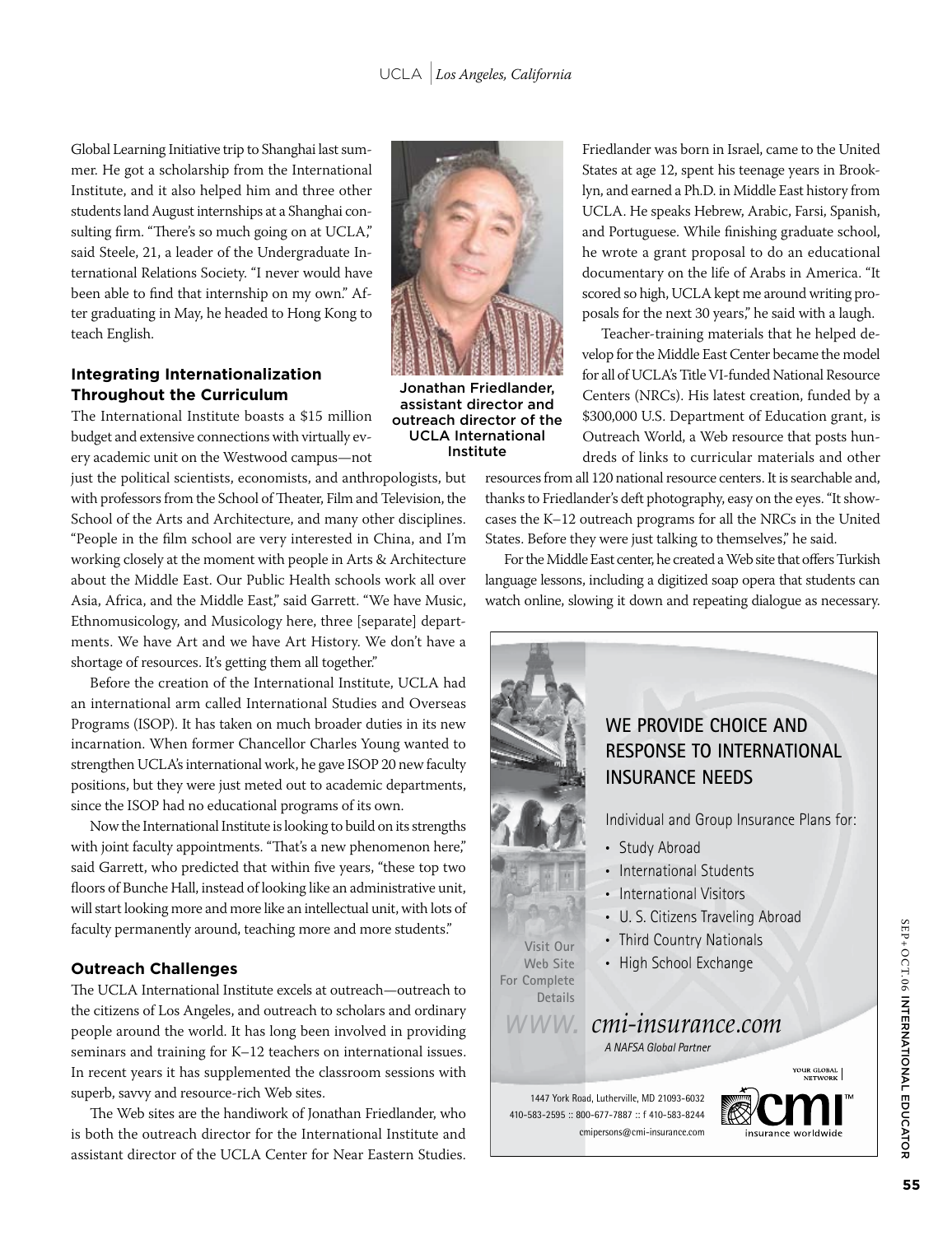# **CA M P <sup>U</sup> S P RO <sup>F</sup> IL <sup>E</sup>**<sup>|</sup> UCLA <sup>|</sup> *Los Angeles, California*

Similar online courses are planned for Iraqi Arabic and Azeri. "It's an incredible platform," Friedlander said.

Val D. Rust, a professor of social sciences and comparative education in the UCLA Graduate School of Education and Information Studies, wears several hats in the university's large education abroad enterprise. He is the faculty director of the Education Abroad Program and associate director of the Center for International and



Val D. Rust, professor of Social Science and Comparative Education

Development Education, which carries out extensive research in conjunction with UNESCO, foreign education ministries, nongovernmental organizations, and other universities around the world. His doctoral students are researching such topics as the effectiveness of study abroad, the difficulties students face in securing credit for overseas work, and comparisons between U.S. and Japanese schools.

Earlier in his career, Rust spent two years in Germany as a country director for the University of California study abroad program. One thing that motivates Rust is UCLA's annual survey of the attitudes of incoming college freshmen across the nation. That survey shows that up to half of students enter UCLA thinking that they will study abroad, but only a small percentage wind up doing so.

"To me it's all a resource issue," said Rust. "We could very easily double and triple the number of [UCLA] students going abroad if we had the kind of resources that would allow us to do extensive marketing and preparation for those students." He laments that the EAP office skipped holding an annual recruiting fair "simply because we know from experience that we would be overwhelmed by stu-

dents coming in to the office and wanting information." As it stands, 4,000 students find their way into the EAP office in the basement of Murphy Hall each year. Many are greeted by some of the 25 volunteer peer advisors who wax enthusiastic about their own study abroad experiences.

"It's just putting a human face on the experience," said Zahra Bazmjow, 22, of Temecula, California, an English major and Spanish minor who studied abroad for a year in Spain. Her parents, immigrants from Afghanistan, were not keen on her studying abroad.

"Nobody in my family had ever done it and none of my friends had studied abroad. For me it was just kind of a leap into the unknown," said Bazmjow. During orientation



Seniors Zahra Bazmjow of Temecula, CA, and Mitra Jalali of Orinda, CA, who studied abroad in Madrid, Spain and Cork, Ireland respectively and counselled fellow students on their return. Zahra's parents emigrated from Afghanistan; Mitra was born in Iran.



EAP Administrative Director Gary Rhodes (2004–2005)

me to go or to tell me how wonderful it was."

But both young women credited International Programs Counselor Sergio Broderick-Villa with convincing them to go after they started to get cold feet.

before departing UCLA, a student talked about his time studying in Spain "and I remembered every word he said. The little tidbits that

Mitra Jalali, 22, of Orinda, California, who just graduated with a degree in philosophy, said her parents tried to discourage her from studying in Cork, Ireland, even as they were driving her to the airport. Jalali, who was born in Iran, said, "I didn't have anyone to push

he gave us were like gold."

Gary Rhodes ran UCLA's Education Abroad Program in 2004– 2005 before returning fulltime to Loyola Marymount University, where he directs the Center for Global Education, a Fund for the Improvement of Postsecondary Education (FIPSE)-funded national resource center that has been a leader in raising awareness about health and safety issues in study abroad. Rhodes started the center in 1998 at USC to help study abroad professionals share information about best practices and access government resources on safety issues. The center also works to promote diversity and encourage more minority students to study abroad.

# **Serving International Students and Scholars**

UCLA operates a latticework of services to make international students feel welcome on campus, including the Dashew International Center—run by former Los Angeles controller Rick Tuttle—and

> the Office of International Students and Scholars, both in Tom Bradley International Hall (named after the former mayor who brought the Olympic Games to Los Angeles in 1984).

> Lawrence A. Gower, the director of the Office of International Students and Scholars, is a 1964 alumnus who played on one of John Wooden's NCAA championship teams, behind All-America guards Walt Hazzard and Gail Goodrich ("There was some distinction between their ability and mine; I only played when we were up by 102-36," Gower quipped).

> "We're situated in the division of student affairs, which gives us a valueoriented approach to the students and scholars who come our way," said Gower.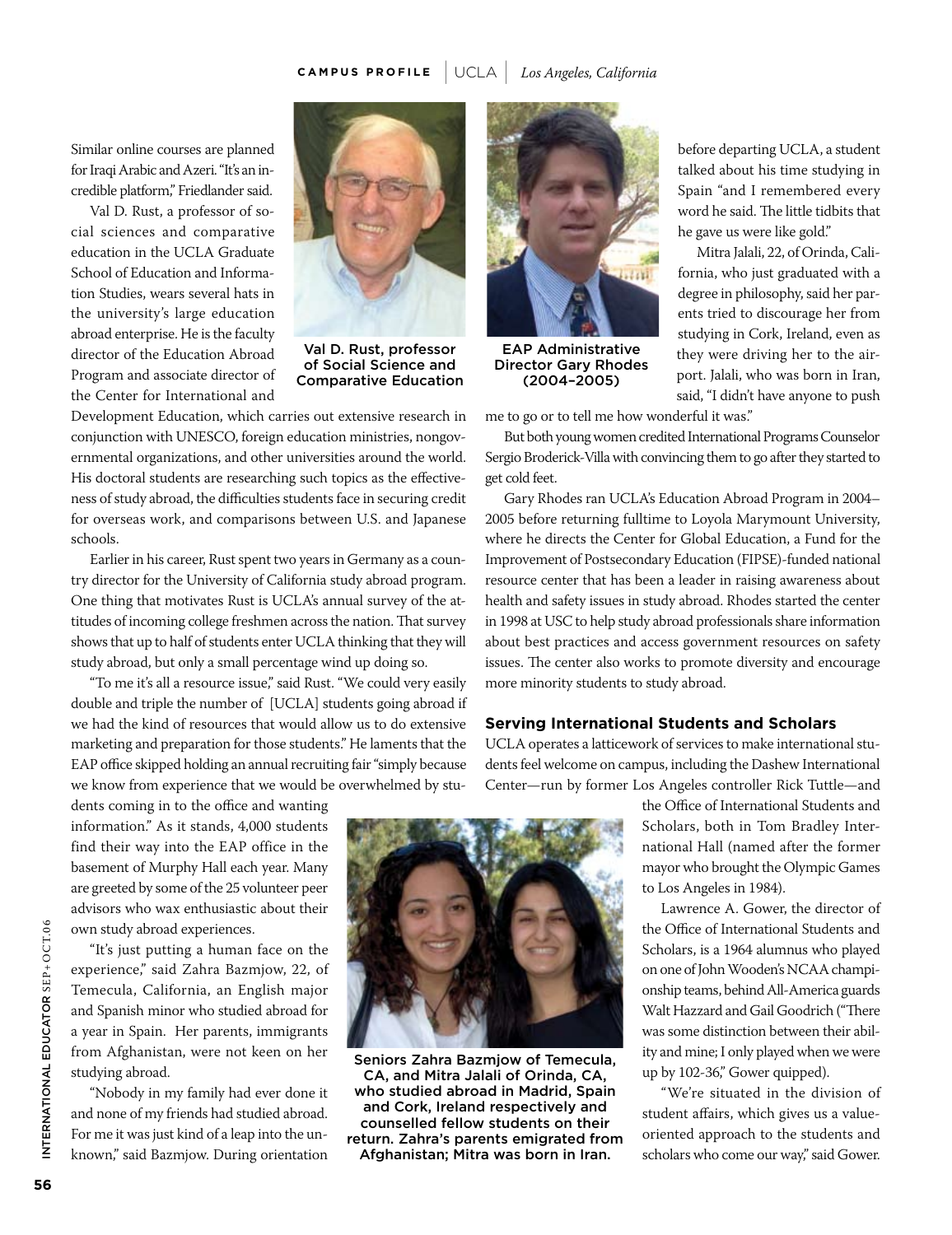# THE NAFSA JRB<br>REGISTRY

**FAST EASY CONVENIENT** 

Each week, nearly 2,000 international educators, allied professionals, and students use the **NAFSA Job Registry** to search for employment - that's nearly 8,000 prospects visiting each month! With an exclusive reach to the international education and exchange community, the NAFSA *Job Registry* is the best way to recruit top-quality candidates for positions at your organization or to find a new position yourself.

# OPEN DOORS WITH THE NAFSA JOB REGISTRY

NAFSA

Job Registry

 $p$ 

**Page 57** 

Whether you're an international education professional considering a career transition or a potential employer in search of the perfect job candidate, the enhanced **NAFSA** *Job Registry* combines cutting-edge technology in a simple format that's easy to navigate with 24-hour access to job postings in international education worldwide.

# THE NAFSA JOB REGISTRY IS DIVIDED INTO 5 SEPARATE JOB CATEGORIES:

- Education Abroad
- $\Box$  International Student Services (including SEVIS)
- $\Box$  International Studies Programs
- Overseas Opportunities
- $\Box$  Other Opportunities

# THE NAFSA JOB REGISTRY FOR THE INDIVIDUAL:

- $\Box$  Apply for jobs online
- $\Box$  Search for job openings by location, type of job, salary and other options
- $\Box$  Post your resume for employers' review
- $\Box$  Create a personal search agent to alert you when a job matching your criteria is posted to the **NAFSA Job Registry**

# THE NAFSA JOB REGISTRY FOR THE EMPLOYER:

- $\Box$  Post job openings at your convenience
- $\Box$  Post job openings in multiple categories
- $\Box$  Edit job postings at any time

TO HIRE THE BEST TALENT OR FIND THE RIGHT JOB, ACCESS THE JOB REGISTRY TODAY!

# www.nafsa.org/jobregistry



**Association of International Educators**